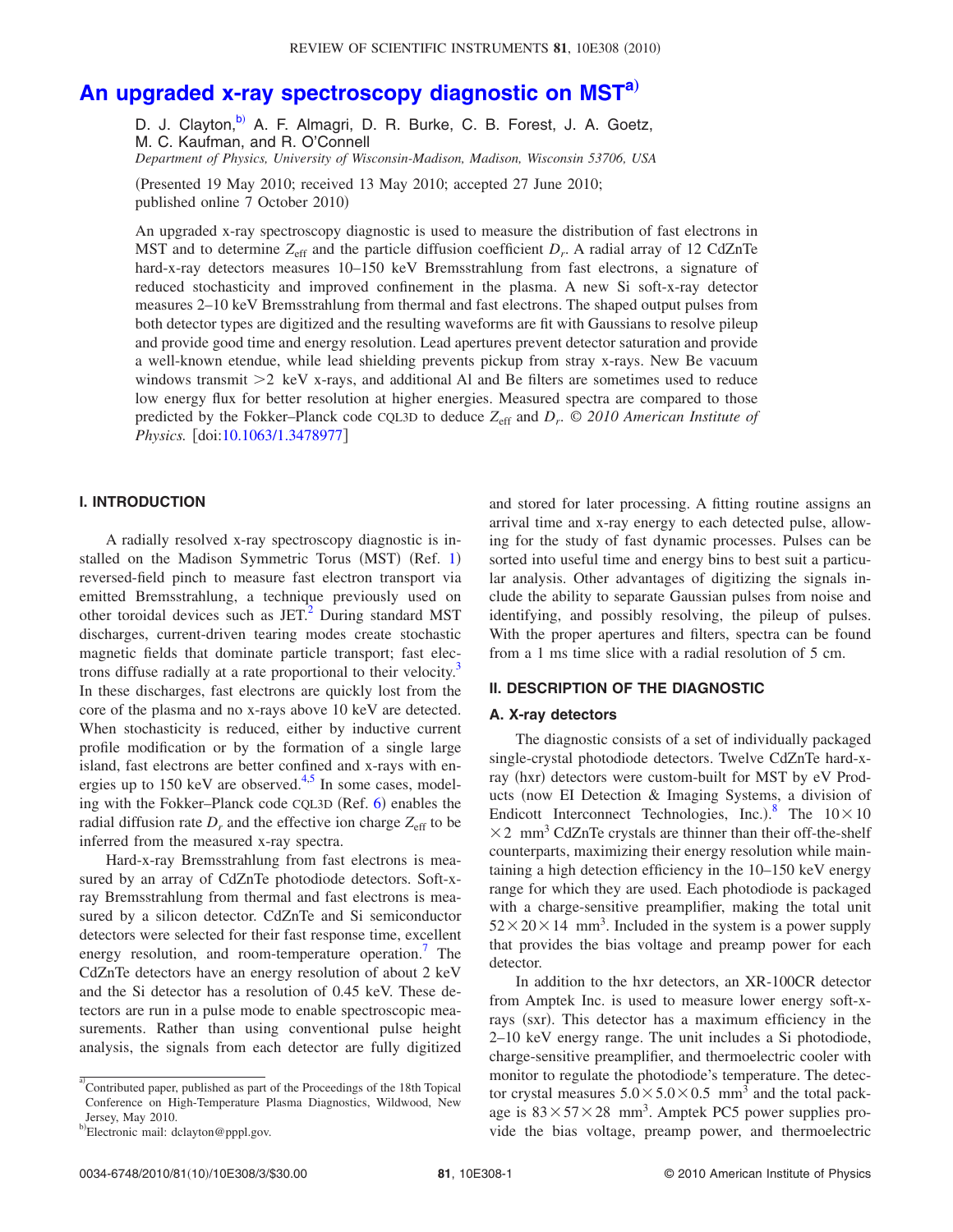<span id="page-1-0"></span>

FIG. 1. (Color online) The lines of sight of the radial array.

cooling power. Five more of these off-the-shelf detectors are currently being added to the diagnostic to provide radial profile measurements in this energy range.

The signals from the detectors are further amplified by pulse shaping amplifiers, which increase the magnitude of the pulses, reduce the noise of the signal, and provide a quickly restored baseline to allow for higher counting rates. For this diagnostic, Gaussian shaping amplifiers were selected to provide pulses that are easily fit after digitization; the heights of the Gaussian pulses are proportional to x-ray energy and the amplifier gain can be adjusted to produce pulse heights appropriate for the  $\pm$  5 V digitizer inputs. The shaping amplifiers provided by eV Products produce pulses with a full width at half maximum (FWHM) of 1.2  $\mu$ s. Shaping amplifiers for the Amptek detectors are from Cremat, Inc. Two sets of amplifiers are used: one produces pulses with FWHM of 1.2  $\mu$ s, the same as the hxr amplifiers, and the other provides 240 ns pulses, for improved time resolution.

### **B. Detector installation**

An advantage of using small photodiode detectors is that they are relatively easy to move. Twenty-five x-ray windows are currently installed on MST and a detector can be moved from one window to another in less than a minute. The majority of the x-ray detectors are distributed along a radial array of 17 windows spaced 2 in. apart, covering a radial range of roughly  $r/a = \pm 0.8$ , as shown in Fig. [1.](#page-1-0) Eight additional windows are installed at other various toroidal locations.

The previous aluminum x-ray windows have recently been replaced with 150  $\mu$ m beryllium windows to allow transmission of sxrs. The detectors are mounted above the windows using Sorbothane®, a vibration-damping material that reduces mechanical vibrations that otherwise create noise in the detector signals. The hxr detectors are encased in lead boxes to eliminate the pickup of stray x-rays that escape the vacuum vessel. The sxr detector must be wrapped in aluminum foil to shield it from electromagnetic noise.

#### **C. Signal processing**

The amplified signals are recorded by two Hytec VTR 2535W eight-channel VME analog-to-digital converters. These digitizers convert  $\pm 5$  V input signals into 12 bit, 10 Msample per second data. Each channel can record up to

<span id="page-1-1"></span>

FIG. 2. (a) Digitized signal from the Si detector during a 400 kA MST discharge. (b) A closeup of a pulse fit with a Gaussian at 21.6213 ms, found to have an energy of 4.67 keV.

524 ksamples per discharge. These digitizers are currently being replaced by three Struck SIS3302 eight-channel VME ACDs. Each channel will have 16-bit resolution and will record up to 100 Msamples per second, storing 32 Msamples per channel. Besides providing additional channels to accommodate the new sxr array, these new digitizers will allow fitting to the shorter 240 ns Cremat shaping amplifier pulses.

Once the digitized signal is stored and transferred to a hard drive, a fitting routine picks out pulses and records their heights and arrival times. A Gaussian of fixed width is fit to each pulse, as shown in Fig. [2.](#page-1-1) If the chi square of the fit exceeds a set threshold, an attempt is then made to fit two overlapping Gaussians to the pulse. If this also fails, the pulse is rejected as pileup or noise, though this is also recorded to provide a measure of the quality of the final data set.

Energy calibration is performed with known x-ray sources. Before calibration, the voltage gain on each shaping amplifier is adjusted to utilize the full 5 V range of the digitizers. Thousands of pulses are then measured from the source and the mean and standard deviations of all the pulse heights provide the proper bit value to x-ray energy calibration and the error in the energy measurement, respectively. Typical errors are 450 eV for the sxr detectors and 2 keV for the hxr detectors. Once this is complete, an energy can be assigned to every pulse measured during a plasma discharge. The final output of the fitting routine after each discharge is a three-columned array that assigns a time, energy, and detector number to every x-ray measured.

#### **D. Calculating energy flux and spectra**

After the pulses are fit and calibrated, they can be binned by time and energy to produce spectra. The primary source of error in the resulting spectra is the finite count rate. Since only continuous emission is of interest with this diagnostic, about 100 counts are enough to provide an adequate spectrum. These 100 counts can be collected in about 1 ms when using 1.2  $\mu$ s pulses, or in 200  $\mu$ s with 240 ns pulse widths. Once binned, the resulting data represent the total energy collected by each detector in each time and energy window. These data must then be normalized by the bin size, the detector viewing geometry as determined by a set of apertures, and the filter transmission to produce a flux that can be compared to other experiments or computations. These normalized data are expressed in units of ergs cm<sup>-2</sup> sr<sup>-1</sup> s<sup>-1</sup> keV<sup>-1</sup>.